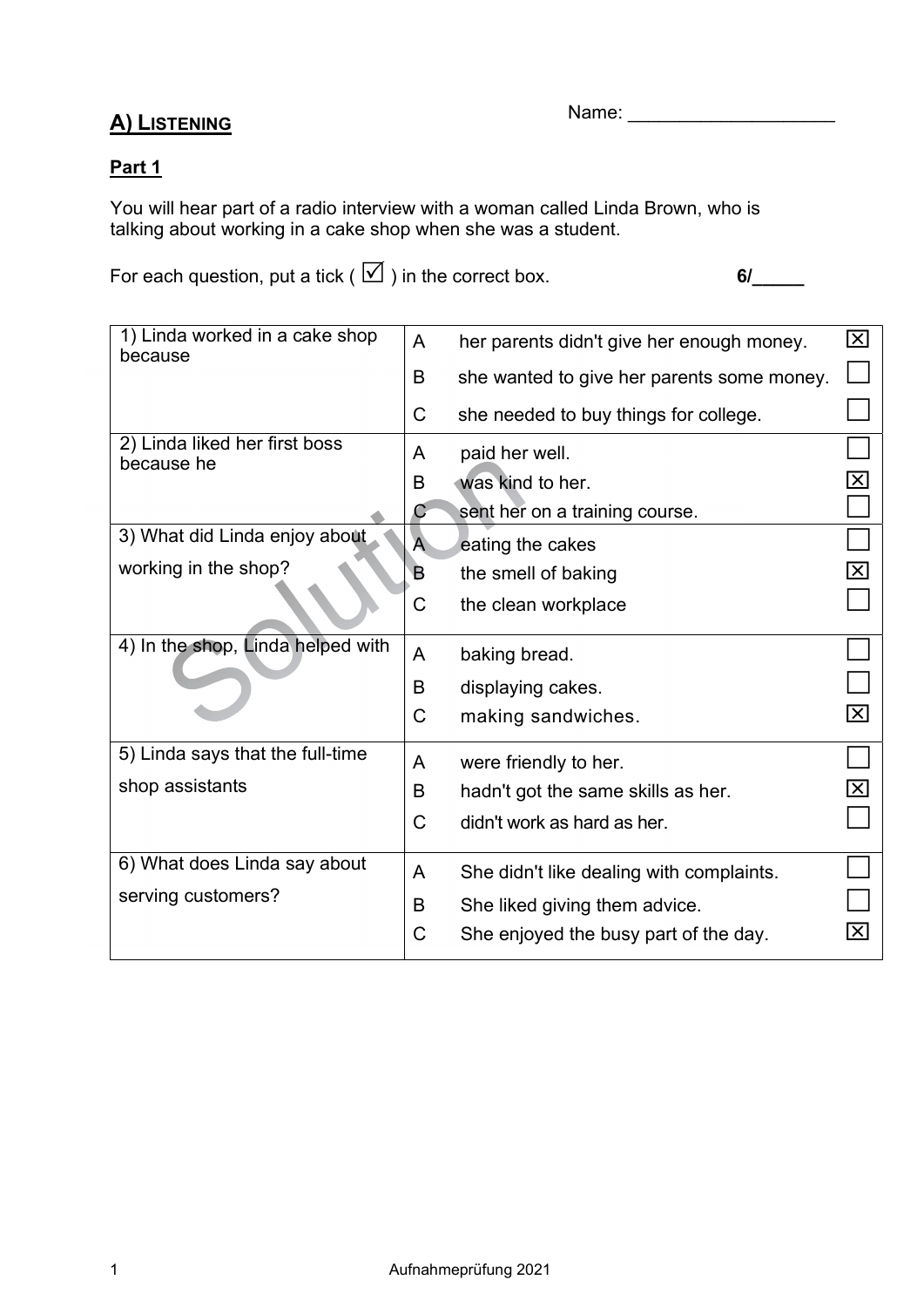## Part 2

You will hear some recorded information about a museum.

For each question, fill in the missing information in the numbered space.

6/\_\_\_\_\_

| <b>Central Museum</b>                                                              |  |  |  |  |  |
|------------------------------------------------------------------------------------|--|--|--|--|--|
| The museum gardens were first created in the year (1) _1921_____________________   |  |  |  |  |  |
| There are exhibitions of English furniture and (2)                                 |  |  |  |  |  |
| ________Japanese_____________________ art.                                         |  |  |  |  |  |
|                                                                                    |  |  |  |  |  |
| cards and books.                                                                   |  |  |  |  |  |
| Cars can be parked at the (4) ___ hotel (next door)___________________ near the    |  |  |  |  |  |
| museum.                                                                            |  |  |  |  |  |
| Regular buses to the museum leave from both the city centre and the (5)            |  |  |  |  |  |
| (railway/train) station                                                            |  |  |  |  |  |
| Call 451858 to find out more about (6) ___group(s) __________ visits or room hire. |  |  |  |  |  |
|                                                                                    |  |  |  |  |  |

A LISTENING 12/\_\_\_\_\_\_\_\_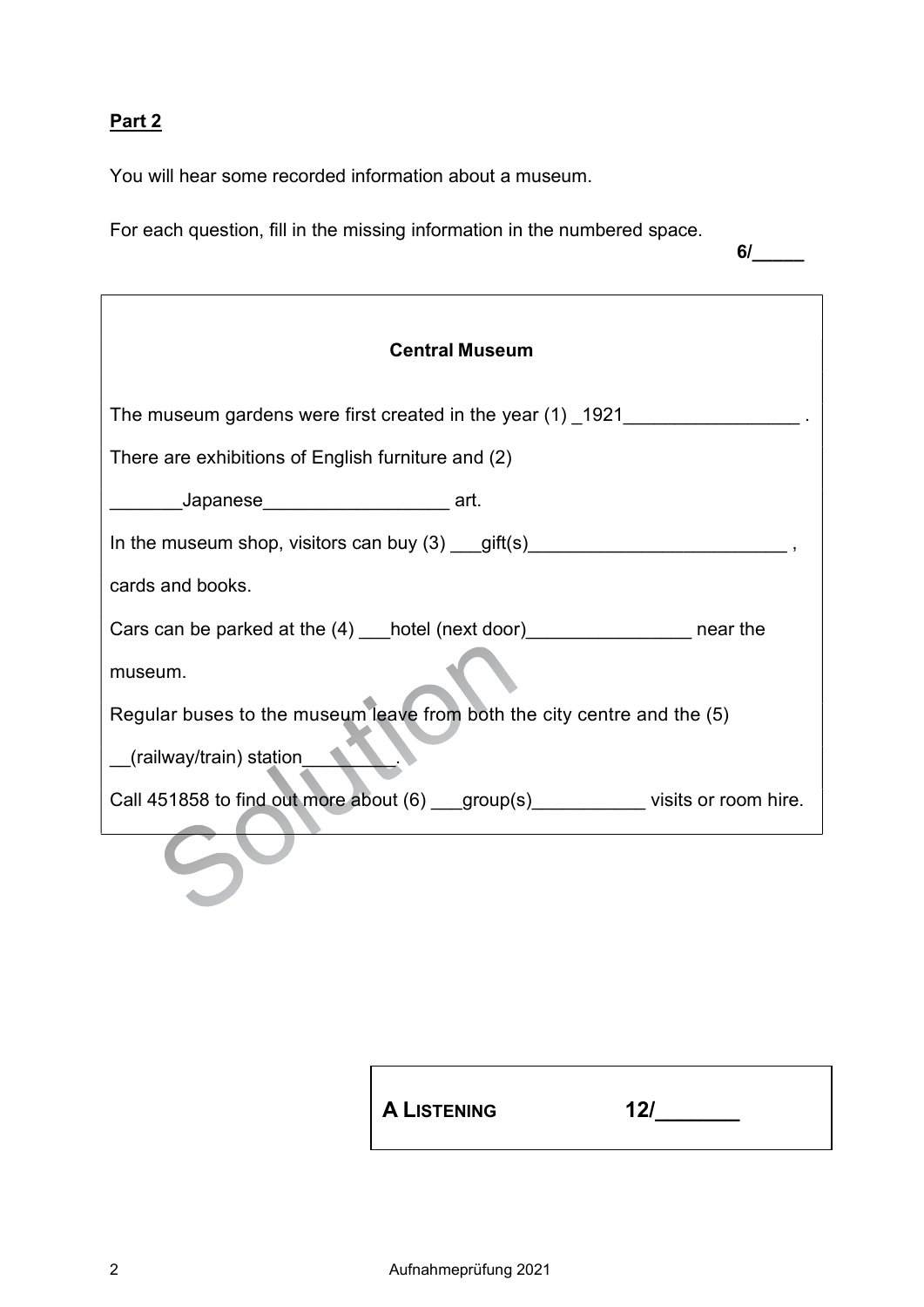## B) READING AND VOCABULARY

### 1. Read the following text carefully.

### Young People's Music Day

#### Dear Young Musicians,

Thank you for agreeing to take part in our Music Day. Here are some notes for your information.

#### The day

The whole idea of the day is for music students from secondary schools around the area to meet other players and receive expert teaching from our guests, six professional players. In the evening, you will perform the pieces you have worked on during the day at a concert which your friends and family can attend. The concert will include a range of music from you, followed by one piece from each of our guests.

### Getting there

A map is included for the concert hall. Your school coaches will drop you at the main building. Please note that there is no return coach journey.

### The programme

After you have registered at the reception, go to the main hall. First there will be a short performance by our professional musicians who are joining us for the day. After this you will go into your classes to practise on your own instruments for the evening concert. There will also be a chance to experiment with a different instrument from the one you normally play, and see if you enjoy playing something more unusual - we have several instruments to choose from!

#### What to bring

Bring a piece of music that you can play well. Part of the day will include a masterclass in which you might have the opportunity<sup>1</sup>, if there is enough time, to play a piece of your choosing and be given a short lesson by one of the professional players.

## What to buy

There will be opportunities to buy sheet music or books during the day, so you may want to have money for these. If you wish to buy something, you could reserve it and then arrange to pick it up and pay when your parents arrive to watch the concert. This service will be available until 7 pm.

#### Going home

The first part of the day will finish at 5 pm, when parents can collect students. For those remaining in the hall until the evening concert at 7 pm, there will be DVDs for you to watch, although<sup>2</sup> you should also bring something to do while you are waiting. A change of clothes is required<sup>3</sup> for the evening - black trousers or skirt and white top - so unless you are going home at 5 pm, you will need to have this with you at the start of the day.

#### Evening concert

If for whatever reason you cannot attend the evening concert, you must inform us as soon as possible, as we need to know numbers in order to prepare the stage.

## We look forward to seeing you at the Young People's Music Day.

<sup>1</sup> Gelegenheit

<sup>2</sup> obwohl

<sup>3</sup> erforderlich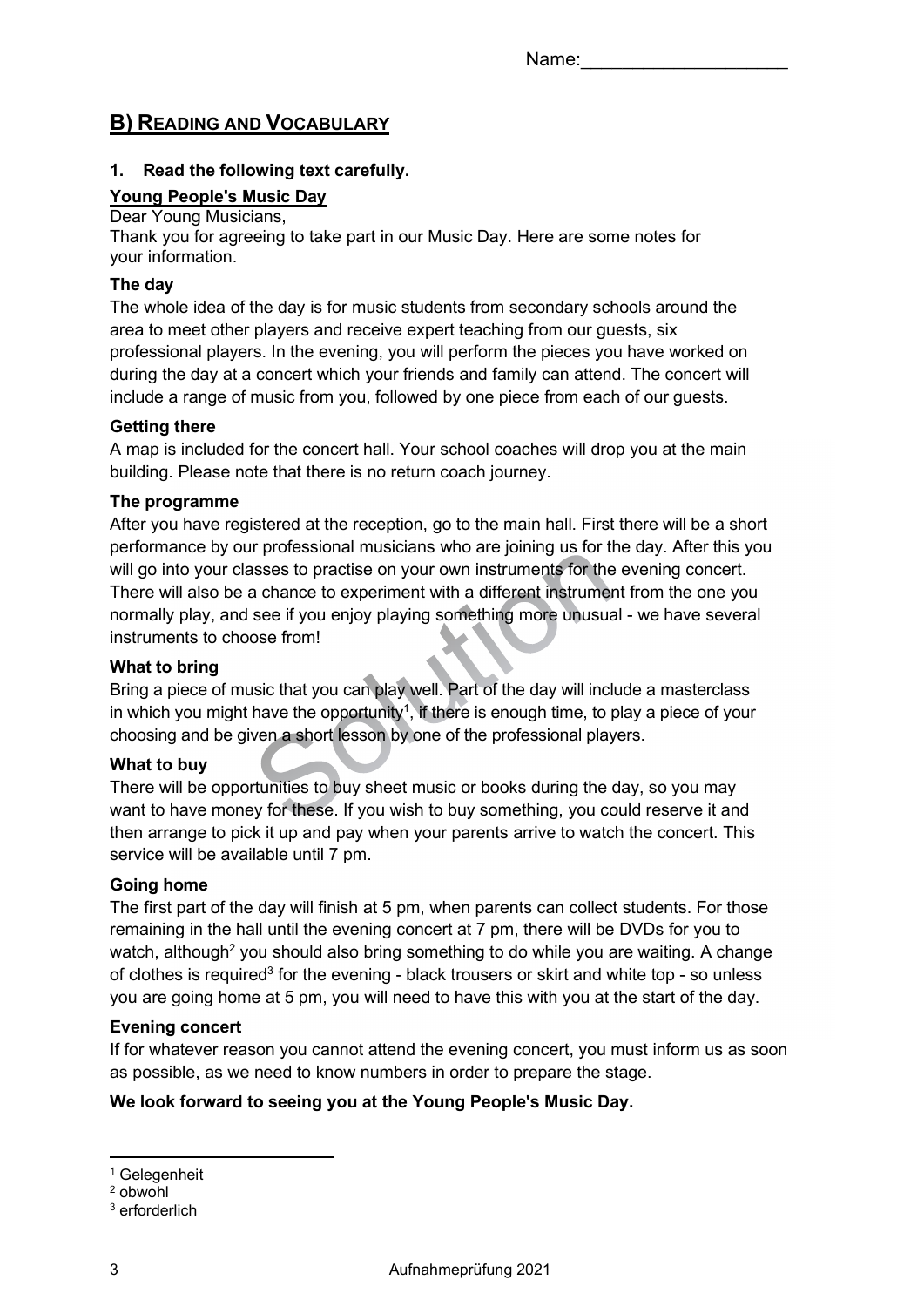|  | 2. Look at the sentences below about a music day for young people.<br>Read the text on the separate page to decide if each sentence is correct (C) or<br>incorrect (I) |                         |  |  |  |
|--|------------------------------------------------------------------------------------------------------------------------------------------------------------------------|-------------------------|--|--|--|
|  |                                                                                                                                                                        | 5/                      |  |  |  |
|  |                                                                                                                                                                        | $I/C$ ?                 |  |  |  |
|  | a) The aim of the music day is for young professional musicians to meet                                                                                                |                         |  |  |  |
|  | each other.                                                                                                                                                            | <u>_I_</u>              |  |  |  |
|  | b) Students will learn some music to play to an audience in the evening.                                                                                               | $\mathbf C$             |  |  |  |
|  | c) At the concert, the professional musicians will perform individually.                                                                                               | $\overline{\mathbf{C}}$ |  |  |  |
|  | d) Transport home by coach from the concert hall will be provided.                                                                                                     | $\perp$                 |  |  |  |
|  | e) Classes will begin straight after the students have registered.                                                                                                     | $\perp$                 |  |  |  |
|  | f) Each student attending may be lucky enough to be taught individually.                                                                                               | $\mathbf{C}_{\_}$       |  |  |  |
|  | g) Students wanting any of the goods on sale can collect their chosen items                                                                                            |                         |  |  |  |
|  | after the concert.                                                                                                                                                     | $\_$                    |  |  |  |
|  | h) Students staying to wait for the evening concert are advised to take their                                                                                          |                         |  |  |  |
|  | own entertainment.                                                                                                                                                     | $\mathbf{C}$            |  |  |  |
|  | i) All students will need to bring their evening clothes with them in the                                                                                              |                         |  |  |  |
|  | morning.                                                                                                                                                               | ⊥∟                      |  |  |  |
|  | j) For safety reasons, the organisers want to know how many students will                                                                                              | $\mathbf{L}$            |  |  |  |
|  | be at the concert.                                                                                                                                                     |                         |  |  |  |
|  |                                                                                                                                                                        |                         |  |  |  |
|  |                                                                                                                                                                        |                         |  |  |  |

# 3. Which words or expressions in the text have a similar meaning. They are in the same order as in the text. A set of the same order as in the text.

- full/complete\_\_\_whole\_\_**\_\_\_** - surroundings \_\_\_\_around the area - to take part \_\_\_to attend - choice \_\_\_a range of/choosing - bus coach and coach and contact the set of the set of the set of the set of the set of the set of the set of the set of the set of the set of the set of the set of the set of the set of the set of the set of the set of t - to try out to experiment the set of the set of the set of the set of the set of the set of the set of the set of the set of the set of the set of the set of the set of the set of the set of the set of the set of the set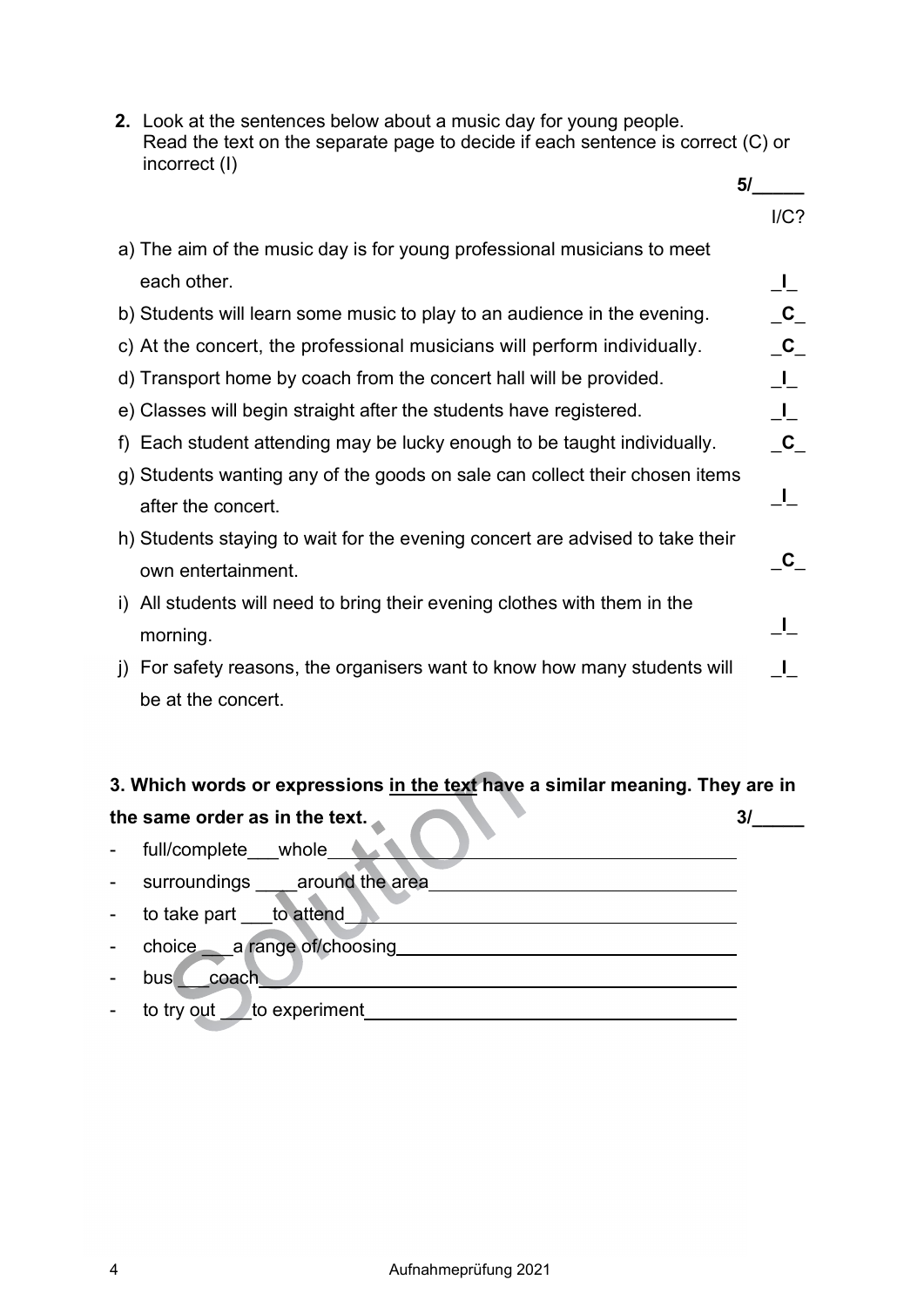|                                      | 4. Explain the following words from the context <u>in an English sentence</u> . 2/____ |     |
|--------------------------------------|----------------------------------------------------------------------------------------|-----|
|                                      |                                                                                        |     |
|                                      |                                                                                        |     |
|                                      |                                                                                        |     |
|                                      |                                                                                        |     |
|                                      |                                                                                        |     |
|                                      | 5. The following words are in the text. Give their opposites which are not in the      |     |
| text.                                |                                                                                        | 2/  |
| agreeing __disagreeing____________   |                                                                                        |     |
| different __same_________________    | buy __sell________________________                                                     |     |
|                                      |                                                                                        |     |
|                                      | 6. The following words are in the text. Give synonyms which are not in the text.       |     |
|                                      |                                                                                        | 21  |
| to receive _to get_________________  | journey _ trip______________________                                                   |     |
| normally _usually_________________   | remaining _staying _______________                                                     |     |
|                                      |                                                                                        |     |
|                                      | 7. The following verbs are in the text. What are their nouns (they are not in the      |     |
| text)?                               |                                                                                        | 21  |
| to collect _ collection_____________ | <u>to wish</u> _wish______________________                                             |     |
| to meet _meeting___________          | to arrange _arrangement__________                                                      |     |
|                                      |                                                                                        |     |
|                                      | <b>B READING AND VOCABULARY</b>                                                        | 16/ |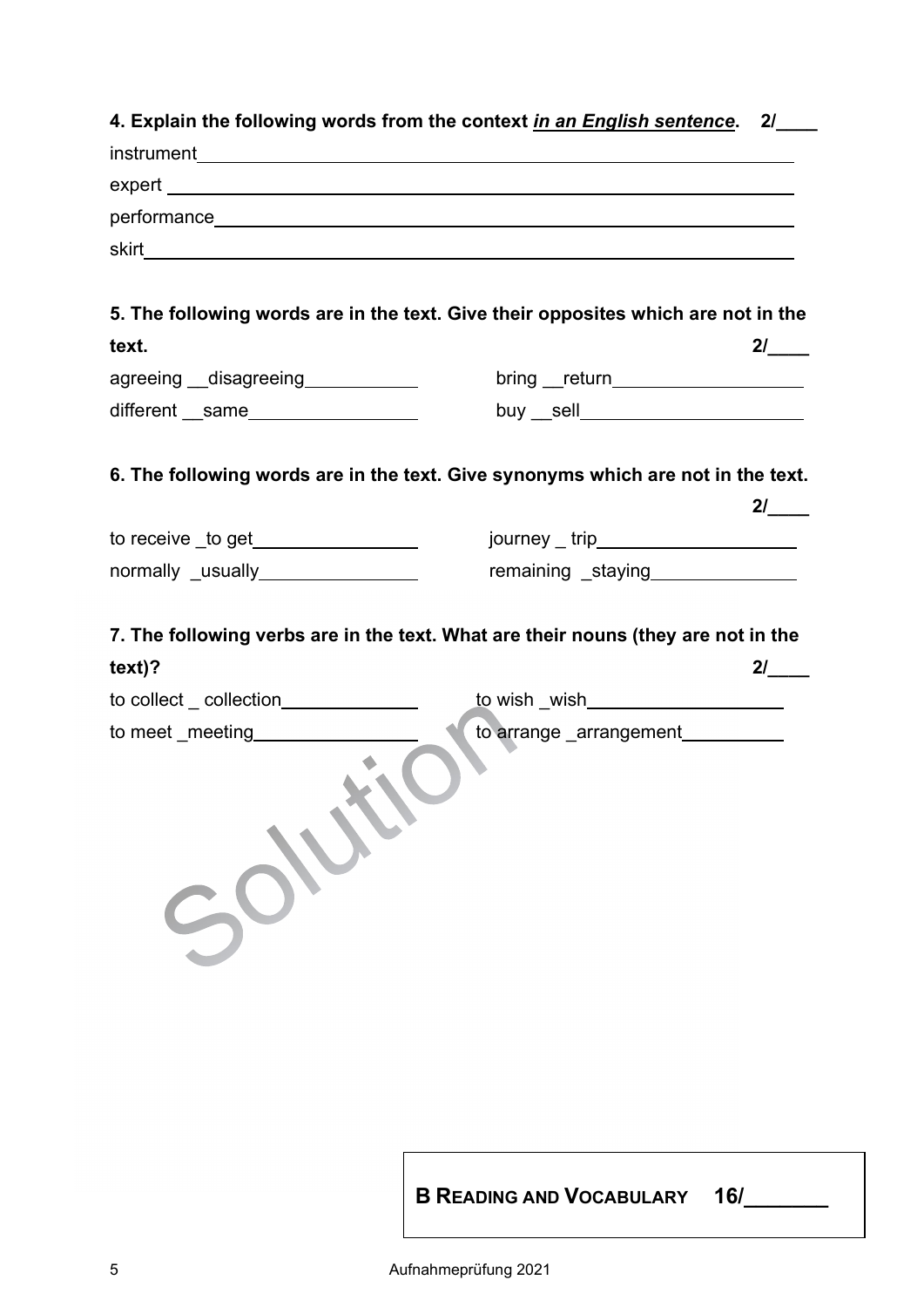| Name: |
|-------|
|-------|

## C) WRITING 12/\_\_\_\_

 $\Theta$ 

L

 $\sigma$ 

L

Your family is visiting London next month. You have an English pen friend called Zara who also lives in London. You would like to meet her when you go to London. Write an email to Zara. In your email, you should:

- say when your family is coming to London
- ask if you can meet up, and suggest a day
- suggest what you can do together.

Now write an Email to your penfriend Zara. Use about 100 words (about 12 lines).

| <b>C WRITING</b> | 12/ |
|------------------|-----|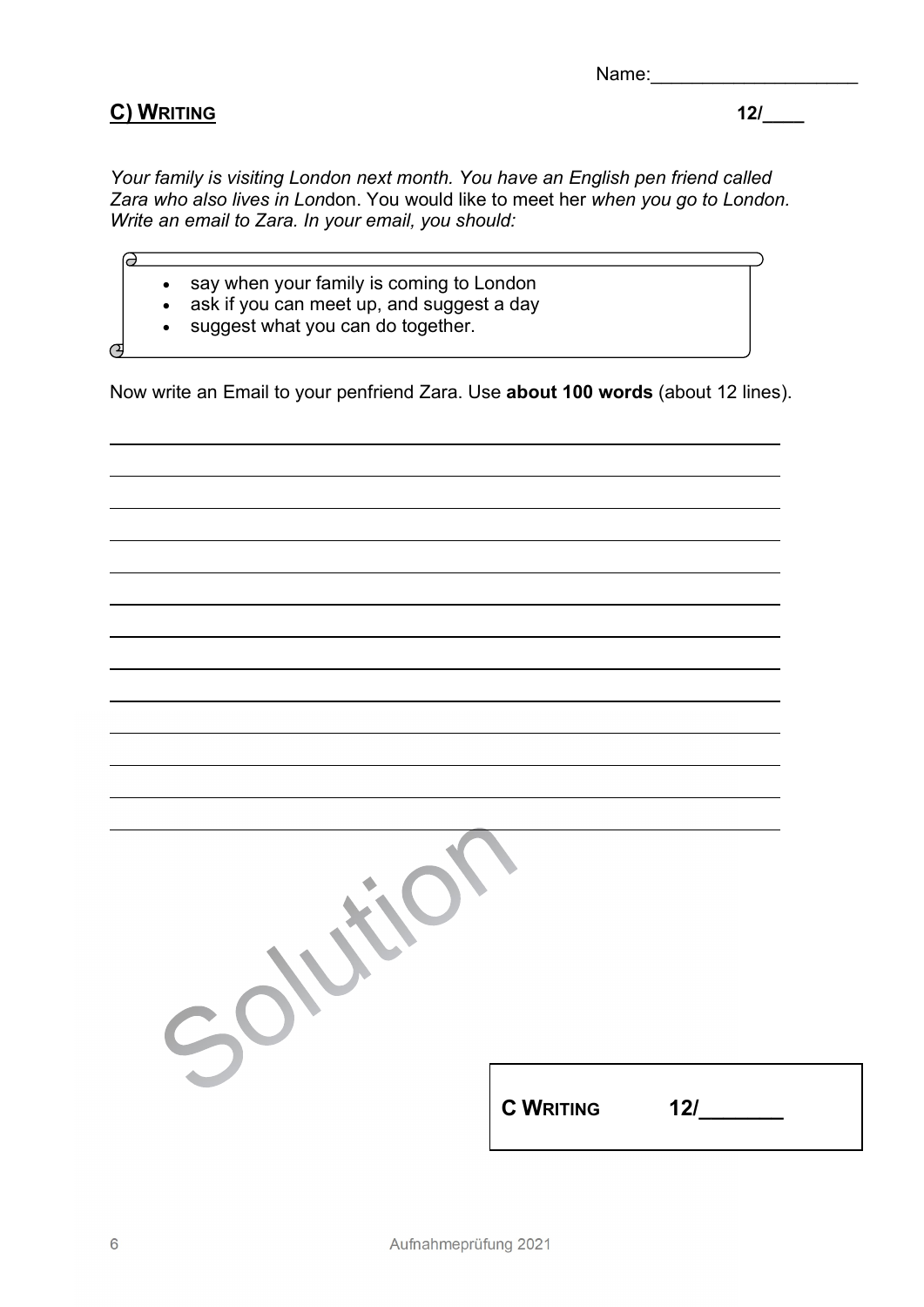## D) GRAMMAR

Name:  $\blacksquare$ 

1. Fill the gaps with some, any, something, anything, nothing, somebody, anybody, nobody, somewhere, anywhere, nowhere.  $3.5/$ 

a) Have you seen my necklace anywhere  $\sim$  . The set of  $\sim$  ?

b) There's something strange about the way Peter's acting today.

c) The restaurant must be \_\_\_\_somewhere\_\_\_\_\_\_\_\_\_\_\_\_\_\_\_\_ around here.

d) I don't eat \_\_\_any fruit. I really don't like it.

e) Helen can ride a bike without any example help.

- f) I must have left my keys somewhere around here, but they are nowhere l
- g) What's wrong with you? \_\_\_\_Nothing\_\_\_\_\_\_\_\_\_\_, I'm fine.
- h) Is there anything we should bring to the meeting?
- i) He never listens to anyone **contained** and  $\blacksquare$
- j) Was that a knock on the door? There must be \_\_\_\_ someone outside. Go and find out who they are.
- k) I haven't got anything to wear at the party.
- I) I know cobody in this company. It's my first day.
- m) Some Some people think they can do everything.
- 2. Put in the correct pronouns (subject, object). For example: you, him...2.5/
- a) The old man lived alone, with no one to look after him
- b) Look at that cat! Doesn't look lovely?
- c) A baby learns the meaning of words as \_\_\_\_they \_\_\_\_\_ are spoken by others and later uses \_them in sentences.
- d) Bill met a friend of his today and they talked about old times for hours.
- e) Jim and I took the money because it's ours . Mum gave it to  $\overline{\phantom{a}}$  us  $\overline{\phantom{a}}$  .
- f) How are  $\underline{\hspace{1cm}}$  you  $\underline{\hspace{1cm}}$  two? We  $\underline{\hspace{1cm}}$  are fine, thanks.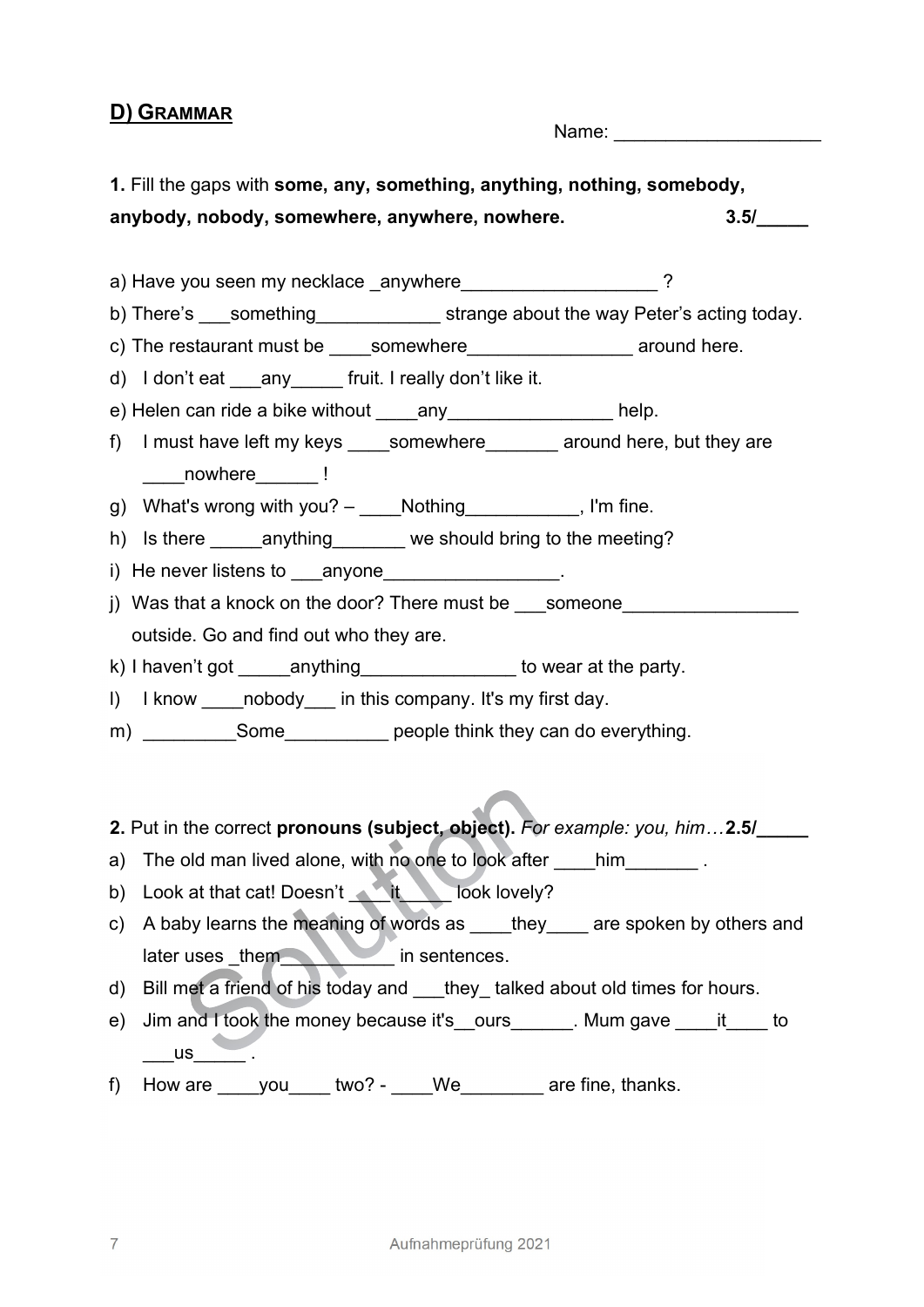3. Complete the sentences with the correct words: much, many. 2/

- a) How many brothers or sisters do you have?
- b) What is the weather like in your country? It's too rainy. There are many and there isn't a much sun. Here many the weather is too cold in winter and one needs to put on \_\_many clothes.
- c) Where do you want to go tonight? I don't know. We don't have \_\_\_\_many options. I don't want to stay late anyway because I had \_\_\_many parties last week.
- d) This is too expensive. I don't have so \_\_much \_\_\_\_ money.
- e) How much water do you drink a day? About two litres.
- 4. Fill the gaps with future simple (will) or going to future. 2.5/
- a) What \_\_\_are you going to wear\_\_\_ (wear, you) at the party tonight? I haven't made up my mind yet. But Lthink  $\blacksquare$  will find  $\blacksquare$  (find) something nice in my mum's wardrobe.
- b) This is my last day here. I am going to go (go) back to England tomorrow.
- c) Look at her!  $\widehat{\text{She}}$  \_\_\_isn't going to win\_\_\_\_\_ (not win) the race because she's too slow today.
- d) My horoscope says that I will meet (meet) an old friend this week.
- e) Look at these big black clouds! It is going to rain (rain).
- f) Here is the weather forecast. Tomorrow will be  $($ be) dry and sunny.
- g) In the summer holidays I will probably visit (probably visit) my relatives in Britain.
- h) Watch out! The ladder is moving. You are going to fall (fall).
- i) We often have matches on Saturday. Next Saturday we are playing (play) in St. Gallen.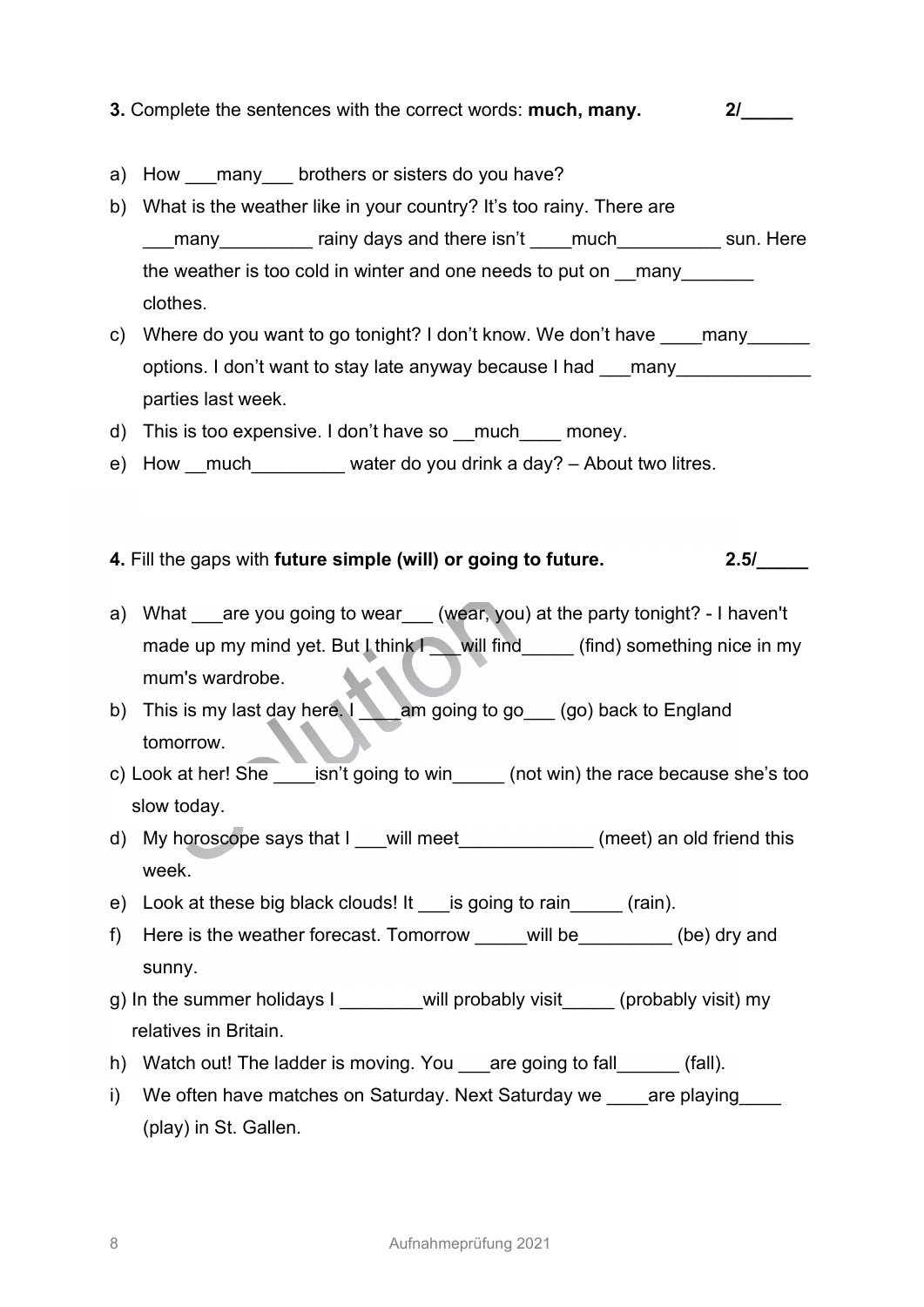## 5. Complete the conversation with the verbs in the box. Use the past simple:

 3.5/\_\_\_\_\_ Sue: (1) Did your class win an environment prize? Becky: Yes, we  $(2)$  did  $\blacksquare$ . We  $(3)$  didn't expect to win – it's amazing! Sue: Congratulations! What (4) was your project about? Becky: We  $(5)$  started a campaign for green products. We  $(6)$  gave presentations at different schools. We (7) \_\_explained\_\_\_\_ about reading labels and finding out what's in our food and clothes and things we buy. Sue: (8) Were the students interested in the campaign? Becky: Oh yes! They (9) wrote letters and emails to supermarkets and department stores. Sue: (10) Did it make a difference? Becky: Well, you know, most shops (11) didn't answer, but some shops (12) stopped selling products with chemicals in them. be (2x) do (3x) not expect explain give make not reply start stop win write

# 6. Write present perfect sentences using the prompts and the words in brackets: 2/\_\_\_\_\_

a) you / phone / the police? (already) Have you already phoned the police?

b) someone/ steal / my bag. (just) Someone has just stolen my bag.

c) they / catch / the criminal? (yet) Have they caught the criminal yet?

d) I / speak to / the victim. (already) I've already spoken to the victim.



ı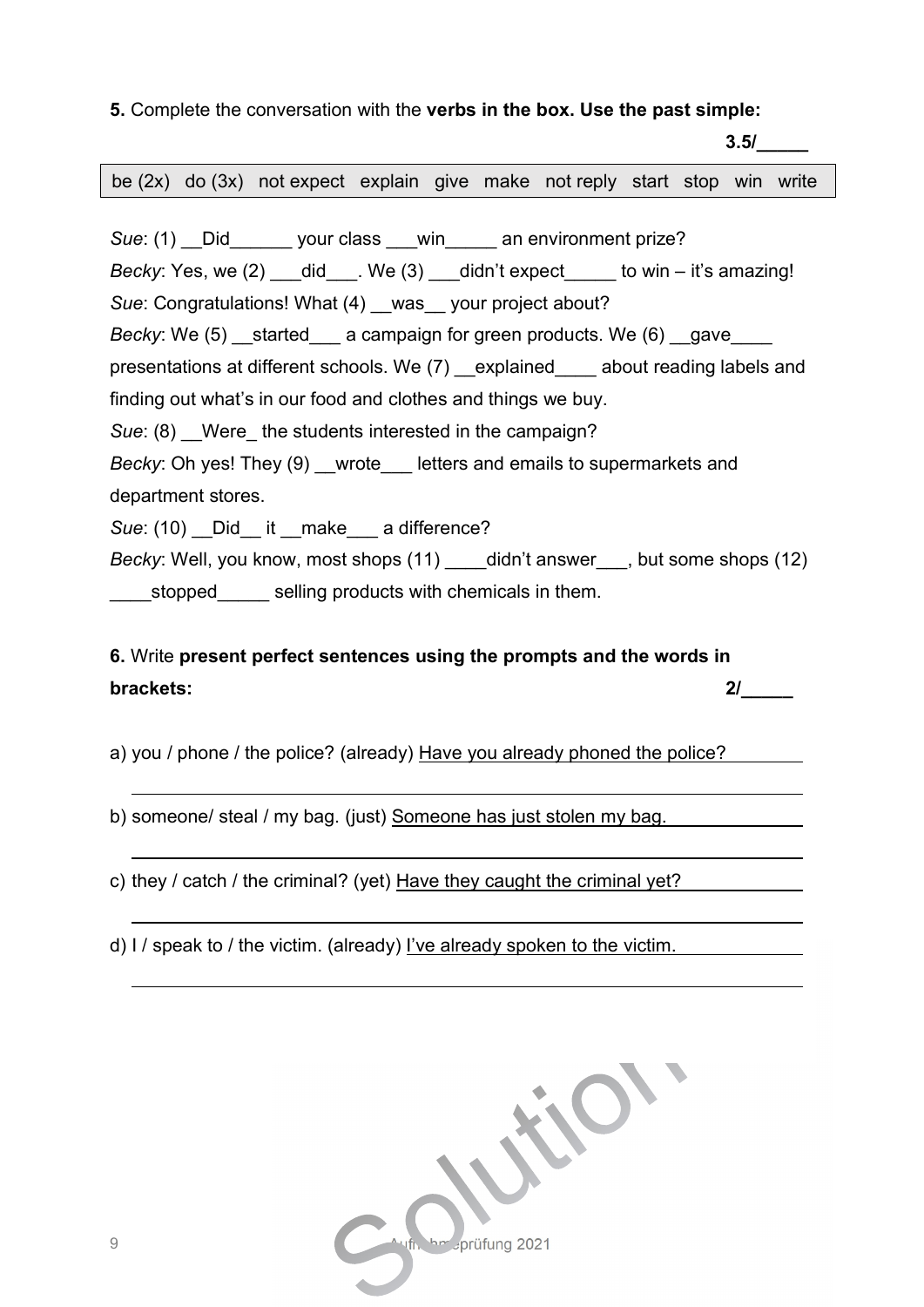# 7. Choose the correct tense: present simple, present continuous, present perfect simple, past simple.  $4/$

- a) I (not hear) didn't hear the thunder during the storm last night because I (sleep) was sleeping example.
- b) I (go) went to a party at Sally's apartment last Saturday night.
- c) I (not attend) \_\_\_\_\_\_haven't attended\_\_\_\_\_\_\_\_ any parties since I (get) got  $\_\_\_\_\$ here.
- d) I (not see) \_\_\_\_\_\_\_haven't seen \_\_\_\_\_ Bill for ages. Where is he?
- e) School (start) starts at 9 o'clock every morning.
- f) Martha (work) \_\_\_works\_\_\_\_ as a shop assistant. At the moment she (not work) \_\_\_isnt' working\_\_\_\_\_\_\_, she (run) \_\_\_\_is running\_\_\_\_\_\_ along the river.
- g) She never (read) \_\_\_reads\_\_\_\_\_\_\_\_\_\_ the newspaper in the morning.
- h) The children (play) \_\_\_\_\_are playing coutside now.
- i) Try not to be absent from class again for the rest of the term. You (already miss) have already missed too many classes.
- j) When I (open) opened the package on Valentine's day, I (find) found a surprise.
- k) (he eat?) Does he eat rice every day? Yes, he does.